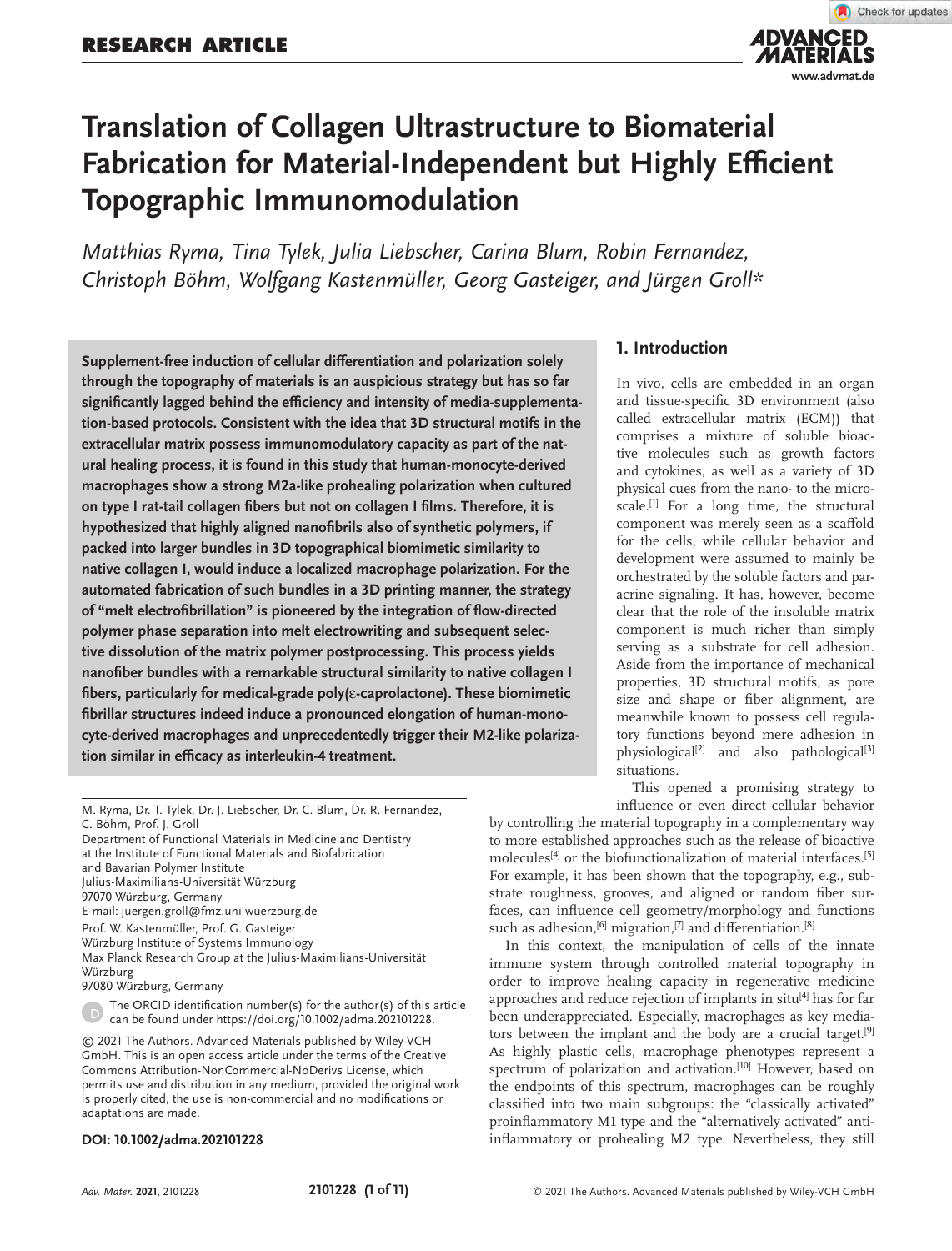

can switch their polarization state depending on the environment and additional stimuli.[11] Reported attempts to influence macrophage polarization through controlled material topographies and geometries comprise aligned topographies in 2D,[12] hydrogels with highly regular spherical pores,<sup>[13]</sup> and microfiber-based scaffolds.[14] All these approaches have, however, so far focused on nonbiomimetic material designs, resulting in nonphysiological stimulation of the macrophages and intensity and efficiency of the influence on macrophage polarization that is far below the standard induction protocols by media supplements such as Interleukin (IL)-4 or dexamethasone (DEX).<sup>[15]</sup>

Interestingly, the influence of ECM physical properties on macrophage phenotype and behavior has recently become an active field of research. Physical factors, such as tension and the matrix's mechanical properties, were indicated to play a role in macrophage function and phenotype.[16] Furthermore, physical alterations in the architecture of the ECM,<sup>[17]</sup> which majorly consists of collagen fibers and fibrils, were assumed to impact macrophage polarization.[12] However, studies that clearly demonstrate the relevance of ECM structure for macrophage polarization are missing. Collagen forms highly organized, aligned structured 3D scaffolds around the cells and are further known to be involved in every phase of wound healing.<sup>[18]</sup> The core structural element is nanofibrils that are organized in bundles of micrometer-sized diameter. These highly organized and anisotropic structural elements have so far not been examined regarding their potential importance for macrophage behavior. We hypothesized that the fibrillar structure of collagen is a central factor in influencing the macrophage response and examined the reaction of primary human-monocyte-derived macrophages to collagen fibers and fibrils. These studies revealed that collagen type I fibrils of decellularized rat tail tendon led to an M2-like polarization, with upregulation of M2 markers and downregulation of M1 markers over time, of human macrophages in correlation with an elongated morphology, leading to a similar expression pattern to the standard biochemical stimulation (Figure S1, Supporting Information). This observation delivered first evidence for the biological importance of ECM-component induced cell morphological changes for the polarization of human macrophages. It furthermore gave rise to the hypothesis that the hierarchical 3D structural organization of the collagen fibers, and not the biochemical properties of the protein itself, acts as the main trigger for macrophage elongation and thus for the induction of polarization. This opened a new biomimetic design criterium and strategy for topography-based immunomodulatory material design as the basis for our subsequent studies.

# **2. Melt Electrofibrillation**

To verify this hypothesis, we first had to develop a fabrication method for collagen-mimetic nanofibril bundles. We hypothesized that using polymer blends instead of homopolymers for melt electrowriting (MEW),<sup>[19]</sup> oriented phase separation, and thus a fibrillary internal structure of the printed filament can be achieved. Selective dissolution of the higher volume share polymer (matrix polymer) would then result in remaining biomimetic nanofibrillar microbundles. We termed this concept melt electrofibrillation (**Figure 1**a). We developed this method with poly(2-oxazoline)s, as they are a polymer family that gained increased interest in the recent years[20] based mainly on their biocompatibility,<sup>[21]</sup> thermoresponsive behavior,<sup>[22]</sup> and several applications in pharmacy<sup>[23]</sup> and biofabrication.<sup>[24]</sup> In particular, amorphous poly(2-cyclopropyl-2-oxazoline) (PcycloPrOx) can be dissolved in water by temperature decrease below its LCST and can therefore act as matrix polymer, while poly(2-n-propyl-2-oxazoline) (PnPrOx) and poly(2-isopropyl-2-oxazoline) (PiPrOx) lose their dissolution-behavior by temperature dependent crystallization (Figures S10 and S15, Supporting Information). At first, homogenous fibers of PnPrOx in diameters ranging from 60 to up to 170 µm, and blends with PiPrOx and PcycloPrOx were evaluated (Figure 1b,c: for synthesis and material characterization, see Figure S2–S7, Supporting Information; for establishment of MEW, see Figure S8–S11, Supporting Information). Both blends exhibit phase separation (see Supporting Information for details) but show different behavior during processing. Only blends of 10–30% PnPrOx and 70–90% PcycloPrOx revealed a thread-like structure composed of crystalline PnPrOx fibrils after the dissolution of PcycloPrOx (Figure 1e,h, Figures S12 and S13, Supporting Information). Melt electrofibrillation of the 30% PnPrOx + 70% PcycloPrOx blend resulted in fibrils with the best stability and handling properties in cell culture (Figure S13, Supporting Information). As documented by SEM, the aligned fibrils were fabricated in reproducible quality with diameters normally distributed around 1.5  $\mu$ m (Figure 1d,g,j). Importantly, the electric field has a dominant effect during processing and is crucial for the formation of uniform and continuous fibrils (Figures S14 and S15, Supporting Information). However, the stability and brittleness of the fibrils based on PnPrOx still impair the usability of these fibrilbased scaffolds. Furthermore, the obtained fibrillar micro-bundles exhibited a similar topography as collagen I (fibril diameter 200 nm, Figure 1d) but cannot really be regarded biomimetic because of the diameter difference.

To ensure better fibril-stability and create fibrils with smaller diameter size for increased collagen I mimicry, we adapted the system to another polymer combination with poly(*ε*-caprolactone) (PCL) as fibrilling polymer. PCL is especially interesting regarding biofabrication because it is a biodegradable thermoplast that is approved for clinical use with good mechanical stability and can be processed via MEW.[19] We thus screened different blends of PCL with polymers that exhibit selective solubility postprocessing such as Pluronic F-127, PEG 4000, and poly(vinylacetate) (PVAc) (Figure S16, Supporting Information). Here, MEW of 70% PVAc + 30% PCL led to the creation of ordered scaffolds. To avoid influence of solvents, we used a compounder for blending the PCL/ PVAc system (Figure S17, Supporting Information). After dissolution of PVAc in 70% ethanol, highly ordered aligned PCL fibers were exposed (Figure 1e,h, Movie S1, Supporting Information). Blends of PCL and PVAc are known to be miscible under certain conditions<sup>[25]</sup> in contrast to the immiscible POxbased blends. Unexpectedly, the resulting PCL fibrils showed smaller diameters ( $\approx$ 300 nm) as compared to fibrils based on PnPrOx. This indicates a more complex and subtle dependence of structure formation during melt electrofibrillation. The PCL fibrils exhibit high morphological similarities to natural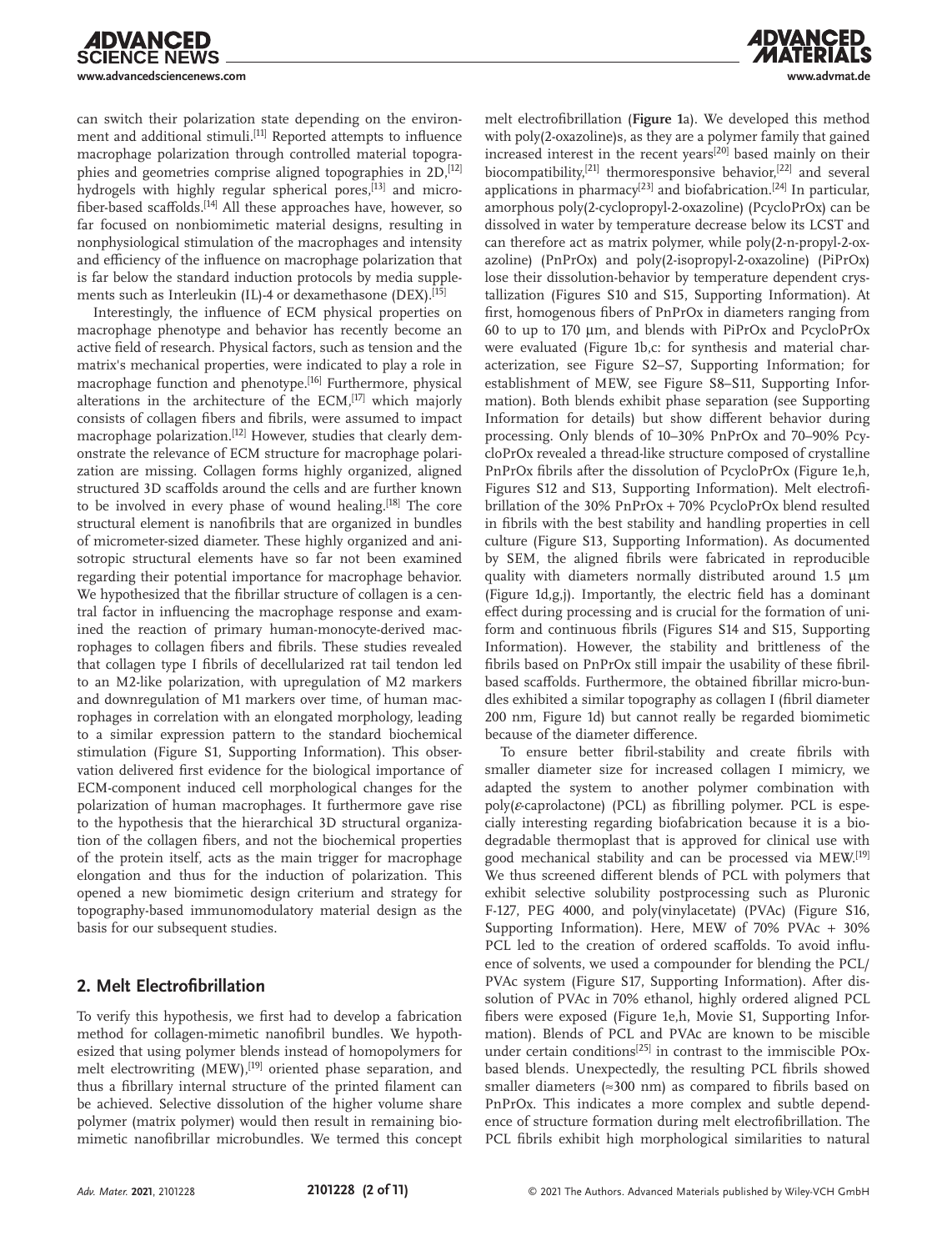



**Figure 1.** Melt electrofibrillation. a) Manufacturing scheme of fibrillar scaffolds. A polymer blend is processed via MEW. After dissolution of the matrix polymer, aligned nanofiber microbundles emerge. b,c) SEM image of blend scaffold before dissolution of the sacrificial polymer. d) Fiber diameter measurements of POx-, PCL-, and collagen-fibrils (50 values each). e,h) SEM images of PnPrOx fibril scaffold after dissolution of PcycloPrOx. f,i) SEM images of the PCL fibril scaffold after the dissolution of PVAc. g,j) SEM images of rat tail collagen fibrils. c) Fibril diameter size distribution. (scale bars in (b): 200  $\mu$ m; in (e–g): 100  $\mu$ m; in (c,h): 10  $\mu$ m; in (i,j): 1  $\mu$ m).

collagen fibrils prepared from decellularized rat tail collagen I (Figure 1f,I,j, Figure S18, Supporting Information) and can thus be regarded truly biomimetic.

## **3. Evaluation of Human Macrophage Phenotype on Collagen-Mimetic Nanofiber Microbundles**

Nanofibrillar-microbundle-based scaffolds created by melt electrofibrillation from either 30% PnPrOx + 70% PcPrOx blends (POx fibril) or 70% PVAc + 30% PCL (PCL fibril) were compared to MEW-fabricated microfiber-based POx or PCL control scaffolds (POx fiber, PCL fiber) that exhibit a smooth surface and a fiber diameter that corresponds to the bundle-diameter of the melt-electrofibrillated scaffolds. POx-coated wells and PCL films were used as further 2D controls for macrophage cultivation (Figure S20a,b, Supporting Information). For direct comparison, the results of the morphological analysis of macrophages on collagen I fibrils were added in **Figure 2**. The morphology of macrophages, analyzed via actin-staining and SEM after 7 d of culture, was dependent on the type of scaffold topography.

On smooth fiber scaffolds (Figure 2a,f and c,e), macrophages adopted a larger, roundish, and flattened morphology. In contrast, macrophages on fibril scaffolds (Figure 2b,g, d,e, and e,j) aligned with the direction of the individual fibrils and were able to migrate into and to elongate inside the scaffold (Figure 2k, Movie S2, Supporting Information). While no significant differences were observed for the cellular aspect ratio of macrophage on fiber scaffolds, macrophages on PCL fibrillar scaffolds elongate up to 190  $\mu$ m (average 100  $\mu$ m), compared to macrophages on POx (average 80 µm) and collagen fibrils (average 50  $\mu$ m) (Figure 2l-n). On the 2D controls, morphological differences of macrophages were observed. While macrophages on POx coatings adopted a small and spherical phenotype, on PCL films, macrophages appeared in a mixed population of flat, roundish, and slightly elongated cells (Figure S20a,b, Supporting Information).

**ADVA** 

The gene expression profile of spontaneously differentiated macrophages was analyzed after a culture period of seven days on fiber (POx, PCL) and fibril scaffolds (POx, PCL, collagen) via qPCR (**Figure 3**a). As further 2D material controls POx coatings, PCL films (Figure S20, Supporting Information)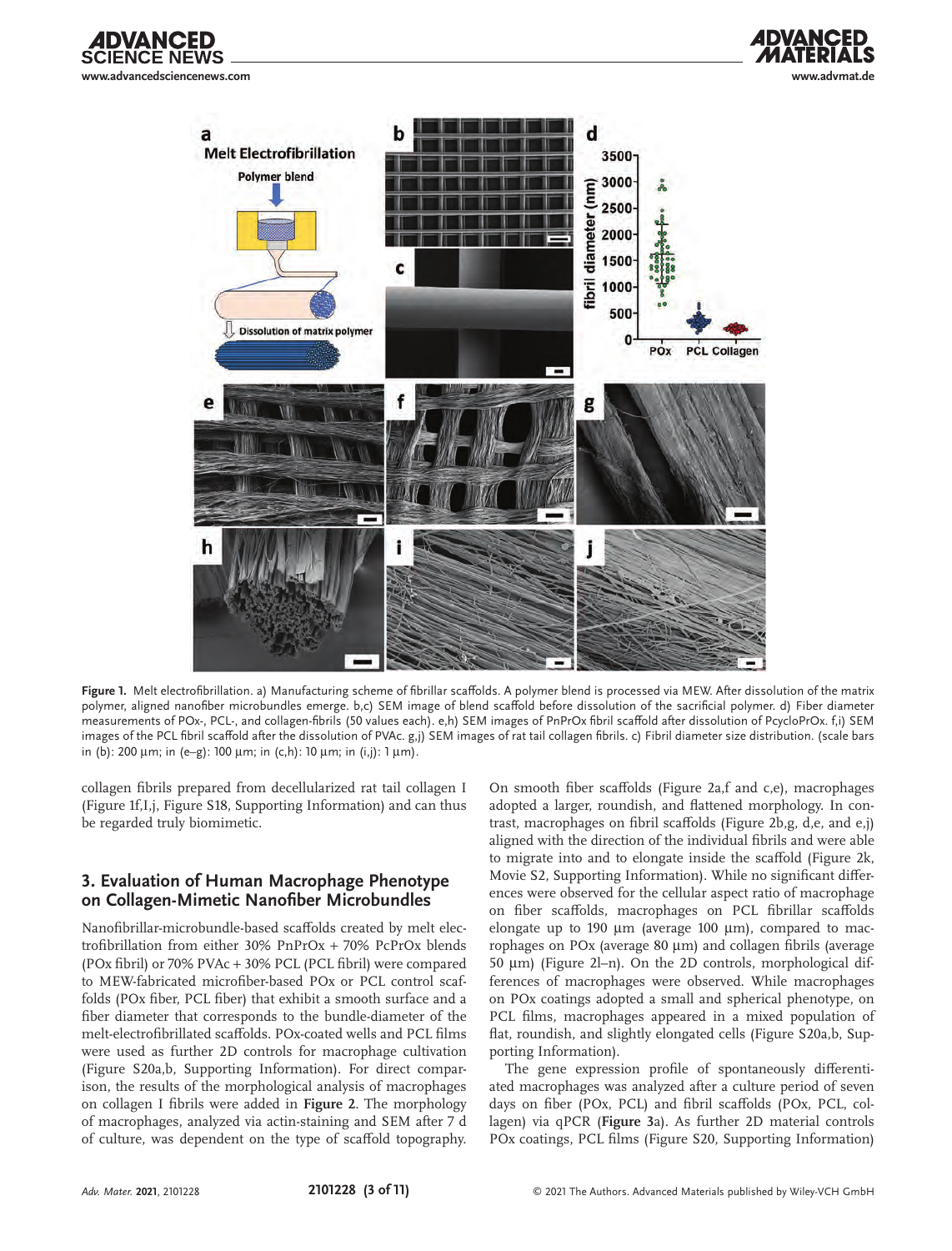





**Figure 2.** Cellular morphology of human macrophages on fiber and fibrillar scaffolds. a–e) Phalloidin staining of actin filaments (actin: red, nucleus: blue; and f-j) SEM images reveal macrophage morphology after 7 d on POx smooth fiber (a,f), POx fibrillar (b,g), PCL smooth fiber (c,h), PCL fibrillar (d,i), and collagen (e,j) scaffolds. The white arrowheads indicate elongated cells. k) Depth coding of a phalloidin-stained PCL fibrillar scaffold displays the macrophage distribution within the fibrillar bundle. l–n) The cellular aspect ratio of 20 cells per donor (*n* = 3) after 7 d of culture (l) was calculated by division of the determined major cell axis (m) from the minor cell axis (n). \**p* < 0.05; \*\*\**p* < 0.001. (Scale bars in (a–e,k): 100 µm; in (f–j): 20 µm).

and collagen coatings were used. Based on the gene expression pattern of the M2 markers CD206 and IL-10 as well as the M1 markers IL-1*β* and IL-8, a spontaneous differentiation on all samples compared to the reference samples (corresponding fiber scaffolds (POx, PCL)/coating (collagen)) on day 1 (expression level at 1) were observed.

At day 1, all tested markers were upregulated on fibrillar scaffolds compared to the corresponding control, with the highest expression observed on collagen fibrils. The M2 marker IL-10 was further upregulated on all samples, except for POx fibrils, after 7 d of culture. In addition, IL-10 was at least twice as strongly expressed on all fibrillar scaffolds on the seventh day as on the corresponding fiber scaffold/coating. Additionally, CD206 was upregulated only on PCL and collagen fibrils. Here, an up to 80-fold upregulation compared to the corresponding control sample was observed. Accordingly, CD206 protein expression was upregulated on PCL fibrillar scaffolds compared to fiber scaffolds (Figure S21d, Supporting Information). In all groups, both M1 markers were downregulated after 7 d, while particularly macrophages cultivated on fiber scaffolds showed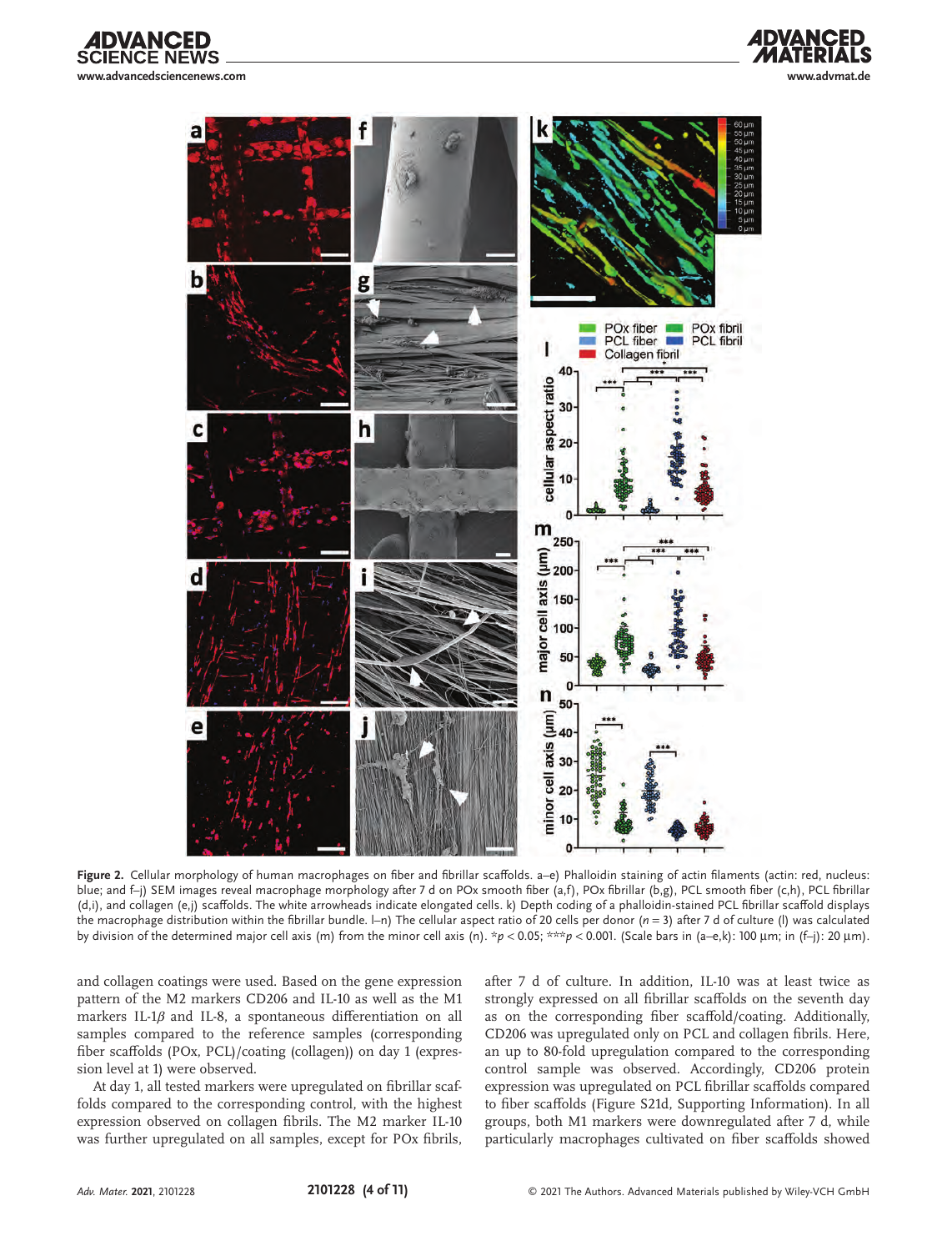



**Figure 3.** Differentiation patterns of spontaneously differentiated macrophages. a) Gene expression was analyzed via qPCR. Spontaneous differentiation was observed on all tested material groups: 3D fiber (POx, PCL), 3D fibrillar scaffolds (POx, PCL, collagen), and 2D collagen coating, compared to the reference sample (monocytes/macrophages on day 1 on the corresponding material fiber (POx, PCL) or coating (collagen)). To detect changes in macrophage polarization, the gene expression of the M2 markers CD206 and IL-10, as well as of the M1 markers IL-1*β* and IL-8, was analyzed on days 1 and 7 (mean ± standard deviation (SD), *n* = 3). \**p* < 0.05; \*\**p* < 0.01, \*\*\**p* < 0.001; <sup>a</sup> *p* < 0.05 versus d1, same culture condition. b) Cytokine release of IL-10, TGF-*β*1, IL-1*β*, IL-6, IL-8, and TNF-*α* was measured using supernatants of macrophages cultivated for 3 and 7 d on 3D fiber (POx, PCL), 3D fibrillar scaffolds (POx, PCL, collagen) and 2D collagen coating. Amount of released cytokine was normalized to the DNA, determined of the same scaffold. (mean  $\pm$  SD,  $n = 3$ ).  $*p < 0.05$ ;  $**p < 0.01$ ,  $***p < 0.001$ ;  $*p < 0.05$  versus d3, same culture condition.

lower expression compared to those cultivated on fibrillar scaffolds.

Spontaneously differentiated monocyte-derived macrophages were tested for their cytokine release of IL-10, TGF-*β*1, IL-1*β*, TNF-*α*, IL-6, and IL-8, into the cell culture medium after 3 and 7 d (Figure 3b). On day 7, the release of the M2 marker IL-10 was significantly upregulated on the fibrillar scaffolds compared to fiber scaffolds. Furthermore, on day 3, IL-10 was significantly more highly released by macrophages cultivated on POx samples. While in general, the fibrotic-related M2 marker TGF-*β*1 was released lowest on collagen samples compared to the synthetic materials, no significant differences between the 3D and 2D collagen samples were observed. Contrarily, on POx and PCL fibrils, TGF-*β*1 was significantly lower than on fiber scaffolds.

**ADVANCED** 

Interestingly, the release of the M1 markers IL-6, IL-8, IL-1*β*, and TNF-*α* was lowest on fiber scaffolds with a decrease or remained low level over the whole culture period. In contrast, on fibril scaffolds, the M1 markers IL-1*β* and TNF-*α* were released on high levels on day 3 and significantly decreased over time. In contrast, the release level of the markers IL-8 and IL-6 was maintained.

The above-described different morphology between macrophages on 2D POx and PCL controls could also be shown for the polarization outcome (Figure S20c,d, Supporting Information). Macrophages cultivated on PCL films showed a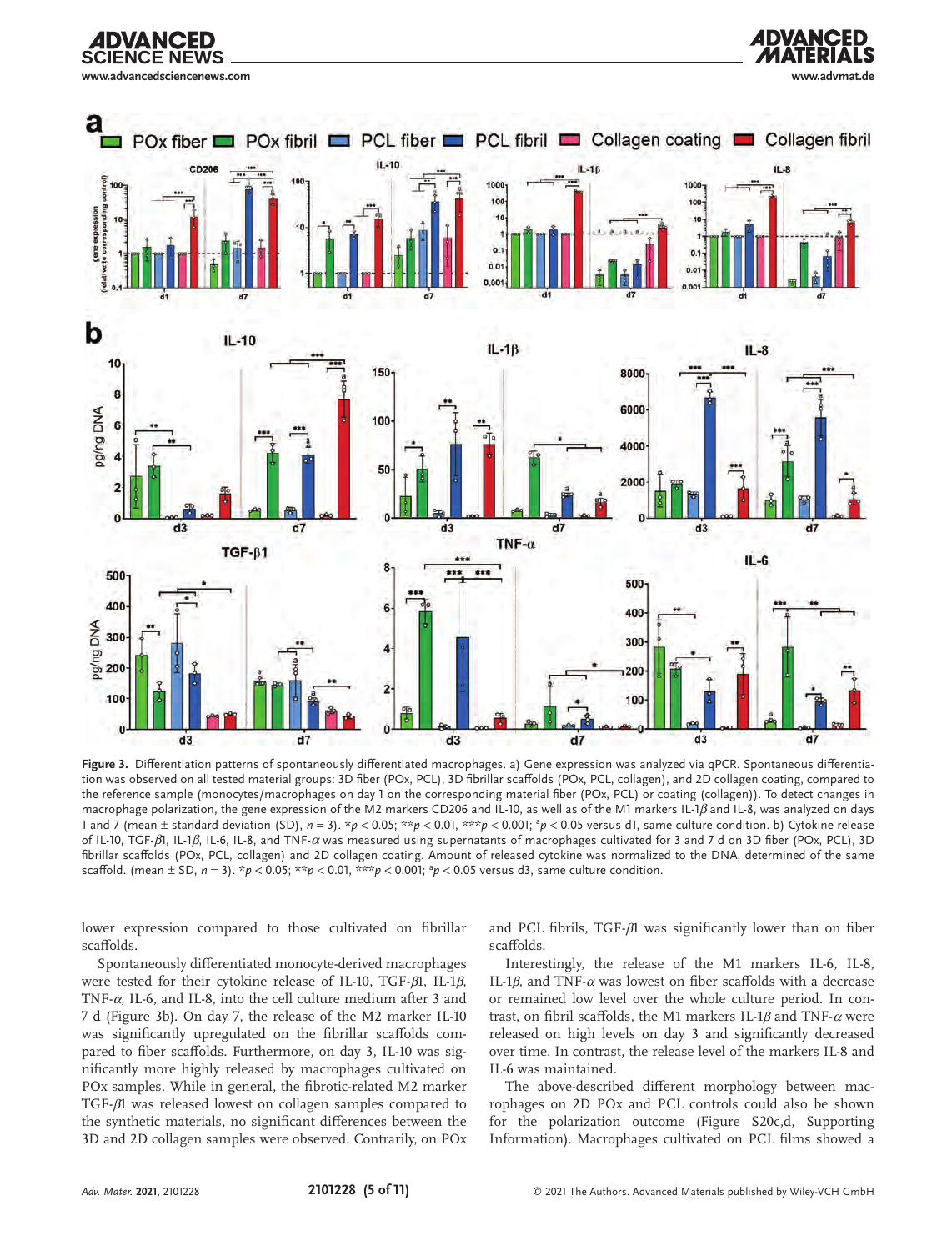





**Figure 4.** Comparison of chemically and physically induced macrophage phenotypes. Macrophages were either cultivated in the presence of dexamethasone (DEX) or IL-4 on polystyrene, or on PCL fiber or fibrillar scaffolds. a) Phalloidin staining of the actin fibers after 7 d of cultivation (actin: red, nucleus: blue). b) Gene expression analyzed via qPCR. The M2 marker CD163 and CD206, as well as IL-6 and the M1 marker IL-1*β*, were analyzed on day 7. Data are normalized to macrophages cultivated on PCL fiber scaffolds on d1 (mean ± SD, *n* = 3). <sup>a</sup>p < 0.05: relative to DEX; <sup>b</sup>p < 0.05: relative to fiber; <sup>c</sup>p < 0.05: relative to IL-4; <sup>d</sup>p < 0.05: relative to fibril. c) Overview of the macrophage response to PCL microfibers and nanofibril-bundles and collagen I nanofibril bundles. Alterations in macrophage morphology, gene/protein expression, and cytokine release dependent on topographical cues over seven days compared to the first (gene expression (e))/third day (cytokine release (r)) are displayed. Significant changes (*p* < 0.05) are indicated in green (upregulation) and red (downregulation).

polarization ranging between that of macrophages cultivated on PCL fiber and fibril scaffolds. Instead, 2D POx coatings induced higher M1 marker expression (IL-1*β* and IL-8) and lower expression of M2 markers (CD163, CD206, IL-10) as fiber and fibrillar POx scaffolds.

Based on the previous results, two distinct macrophage phenotypes were observed depending on the scaffold topographies differing in morphology and polarization. Since similar characteristics are known for in vitro chemically induced M2 macrophage phenotypes,[15] we were interested in investigating whether there is a correspondence between physically (PCL

scaffold topographies) and chemically (M2) stimuli (IL-4 (M2a) and dexamethason (DEX) (M2c); macrophages cultured on polysterene) activated human macrophages.

By actin-staining, morphological differences of monocytederived macrophages after treatment with Dex and IL-4 were observed (**Figure 4**a). While M2c macrophages had a predominantly roundish morphology with a diameter of around 25 µm, IL-4 induces a mixture of smaller, roundish cells, but also of elongated macrophages. As already shown in Figure 2, the cultivation of macrophages on fiber scaffolds adopted a phenotype similar to that induced by DEX. In contrast, macrophages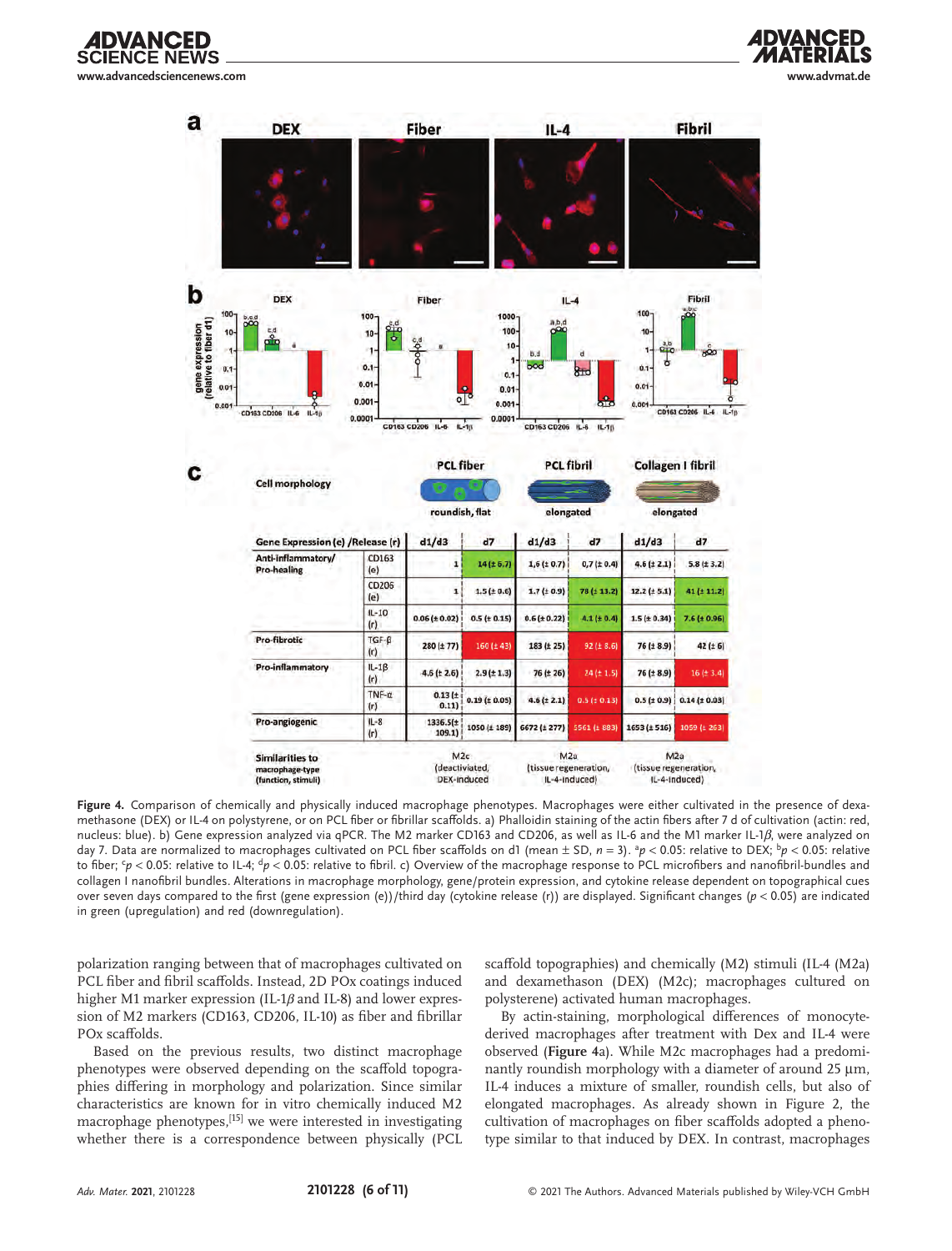cultivated on fibril scaffolds were more similar to the chemically induced M2a macrophages.

Gene expression analysis revealed further similarities between chemical and physical induction (Figure 4b). While DEX and fiber scaffolds induced the upregulation of the M2 marker CD163, macrophages treated with IL-4 and macrophages cultivated on fibril scaffolds more highly expressed the M2 marker CD206. IL-4 induced M2a macrophages are known to upregulate IL-6, which in this case acts as an antiinflammatory marker.[26] Although our data showed that IL-6 was downregulated in IL-4 and fibril-induced macrophages compared to the reference sample (fiber d1), it was still measurable. Instead, M2c macrophages and those cultivated on fiber scaffolds did not express IL-6 on day 7 at all. Additionally, all four groups downregulated the M1 marker IL-1*β*.

For better comparison, the results of the macrophage analysis were summarized in Figure 4c and with added absolute/ relative data in Figure S24 (Supporting Information). The results show high similarity between macrophages cultivated on PCL and collagen I fibrillar scaffolds.

#### **4. Discussion**

**IDVANCED IENCE NEWS** 

Since aligned structured collagen I fibrils are the major part of the  $ECM<sup>[18]</sup>$  and collagen I is involved in every phase of wound healing where macrophages are key players, $[27]$  we examined the behavior of human macrophages on aligned structured collagen I fibrils. Our results showed elongation of macrophages correlated with an M2-like polarization with similar efficiency and intensity comparable to the standard biochemical stimulation by IL-4 and thus indicated the importance and potential role of this effect in tissue regeneration healing. As this effect did not occur on 2D collagen I coatings, we demonstrated the induction by the hierarchical fibrillar structure.

To prove the material independence, we developed melt electrofibrillation as additive manufacturing like fabrication method for customized scaffolds composed of collagen I inspired but synthetic polymer-based fibril bundles. This method is technologically based on melt electrowriting as solvent-free processing technology of medical-grade thermoplastics such as poly(*ε*-caprolactone) (PCL).<sup>[28]</sup> Using an appropriate mixture of nonmiscible blends instead of homopolymers, flow-induced oriented phase separation is induced during processing that yields an internal structure of the fabricated filament. Suited combinations and volume ratios of the two polymers lead to the formation of ultrathin fibrillary structures of the lower volume share polymer in the matrix of the higher volume share thermoplastic. The crucial step to reveal nanofibrillar bundles of the lower volume share polymer (fibrilling polymer) remain is to select the thermoplastics appropriately so that the volume polymer can selectively be dissolved after solidification. We successfully established this procedure for two different polymer blends: PnPrOx + PcycloPrOx and PCL + PVAc, both in the ratio of 30 vol% to 70 vol% (for details see Supporting Information).

The medical-grade-based PCL fibrillar scaffolds consist of a clinically approved polymer and are structurally more stable with good handling properties compared to the brittle POxbased scaffolds. Importantly, the PCL fibrils can be fabricated with a decreased average fibril diameter down to 300 nm as compared to 1500 nm for PnPrOx fibrils. Our measurements showed that dry collagen fibrils have a diameter of about 150–200 nm, which is in accordance with other studies.[29]

Therefore, our fabricated PCL fibrils are thus not only more stable and better to handle but can be described as structurally truly biomimetic.

PCL and PnPrOx polymeric scaffold topographies revealed changes in cell morphology and expression pattern of human macrophages. On microfilament, fiber scaffolds produced by MEW that exhibit a similar filament diameter as the bundle of nanofibrils produced by melt electrofibrillation, macrophages adopted a roundish morphology and showed similarities to Dex-induced M2c ("deactivated") macrophages,<sup>[15]</sup> characterized by the inhibition and downregulation of M1-related markers. On fibrillar-based scaffolds, macrophages exhibited a pronounced elongation, particularly on PCL.

Geometrical confinement in two and three dimensions is an important driver for macrophage polarization. It has been shown that preventing rodent macrophage spreading via micropatterning or microwells leads to downregulation of inflammation-associated transcriptional programs,[30] which has also been shown by adapting pore sizes in electrospun scaffolds.[31] Along that line, it was further reported that macrophage polarization is affected by topographical patterns differently than for flat substrates, both for rodent macrophages<sup>[12]</sup> and also for human-monocyte-derived macrophages.[32] Vassey et al. reported that denser patterns promote the M2 polarization of human-monocyte-derived macrophages,[33] which demonstrates that the dimensions of geometrical patterns are important in this context.

Also the immune response to biomaterials in rodent in vivo models is significantly affected through topographical patterns[33,34] and also in sphere-templated hydrogels with highly regular and interconnected pores.[13] Moreover, for fibrous scaffolds, fiber diameters of around 500 nm minimized the immune response of murine macrophages compared to microfibrous scaffolds (≈1.5  $\mu$ m).<sup>[35]</sup> Coherently, it has been shown that the possibility for cells to penetrate scaffolds plays an important role for improved tissue repair.[36] In this context, Jiang et al. created random and aligned expanded electrospun scaffolds, which allowed cell penetration based on the introduction of pores and compared them to non-expanded electrospun scaffolds in an in vivo study.[37] Increased macrophage infiltration was found in the expanded scaffolds, accompanied by a regenerative response and increased neovascularization. Importantly, the expanded, aligned scaffolds showed thinner fibrous capsules and the lowest amount of infiltrated giant cells compared to the random expanded scaffolds, highlighting the importance of alignment and penetrability as scaffold design criteria for biomaterial-based immunomodulation.

While most of the literature deals with rodent macrophage cell lines (e.g., RAW) or primary rodent immune cells, significantly less studies deal with primary human immune cells. This is remarkable, since on the one side, effects that are observed for human immune cells in vitro do translate to rodent in vivo models,[33,34] and on the other side, human immune cells are, of course, directly relevant for the eventual organism of interest. It appears that many stimuli beyond soluble factor stimulation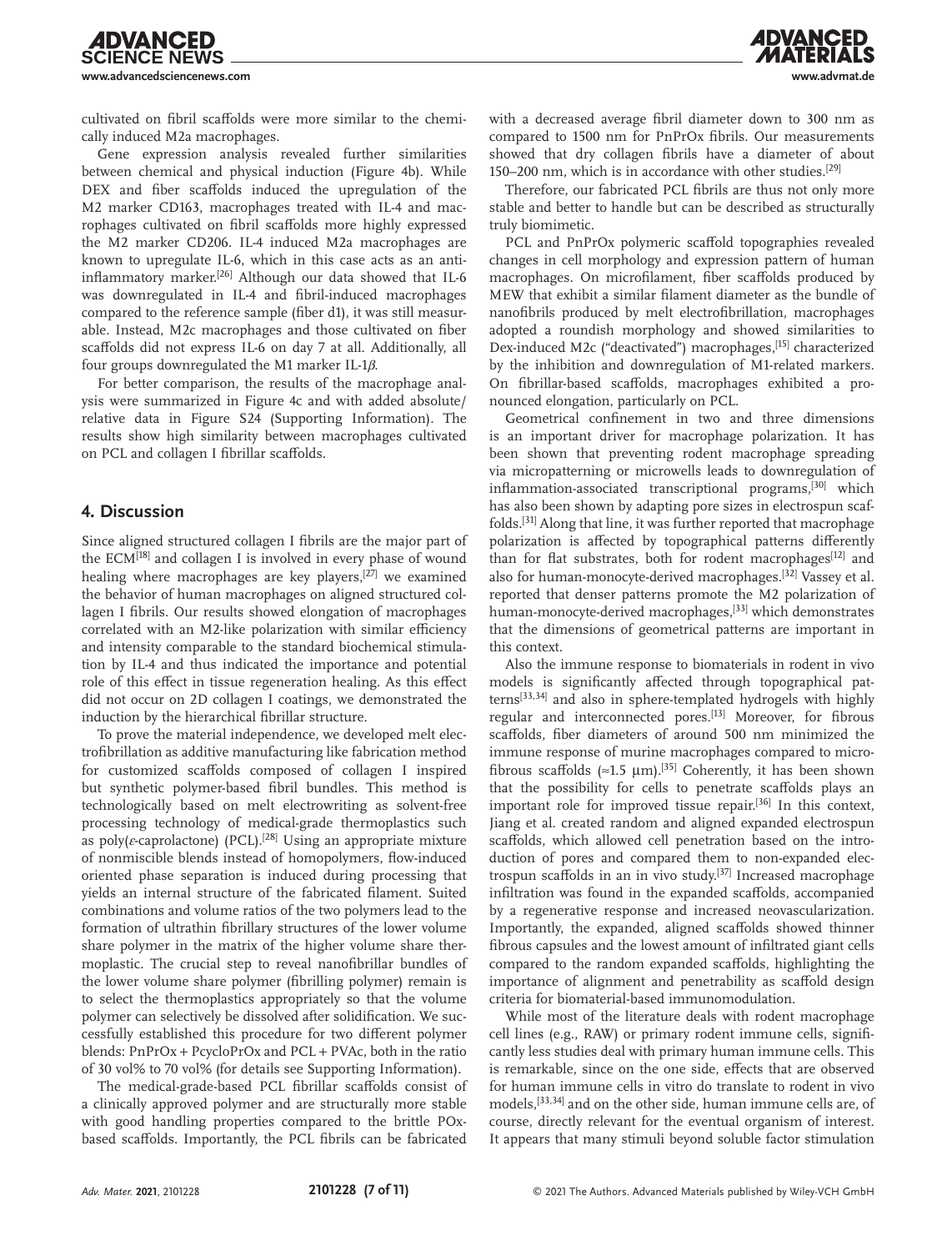lead to significant effects in rodent immune cells but to less pronounced or even no effects in human immune cells. One of these stimuli is the topography-induced cellular elongation, which has been described for rodent macrophages based on micro and nanopatterning of 2D substrates or thin layers of electrospun meshes already in 2010 and 2013, respectively.[12,32] The first study that showed a little pronounced elongation of human immune cells was our previous study in which we used melt electrowritten scaffolds prepared from PCL with fibers in rectangular patterns, where interfilament spacings of 40  $\mu$ m resulted in a certain elongation of human macrophages and a resulting mild phenotype drift towards M2.[14] However, the cells did not experience significant spatial confinement, and the resulting effect was not very pronounced.

**IDVANCED** 

**CIENCE NEWS** 

In the present study, human primary monocyte derived macrophages were able to migrate into the fibrillar bundles (Figure 2k). In fact, only a few cells remained directly visible at the surface of the bundles, and the fibrillar bundles had to be opened for cell visualization. Obviously, this particular topography stimulated the cells to invade and to remain inside.

Inside the fibrillar bundles, the cells are within a truly 3D and highly anisotropic, oriented spatial confinement. Macrophages showed less secretion of IL-1β and TNF-α on the PCL fibrillar scaffolds than on the POx fibrillar scaffolds that exhibited a larger fibril diameter, which correlates well with the abovementioned literature data for murine cells.[35] Since the intensity of the elongation and subsequent polarization was highest on collagen I fibrils and lower on the PnPrOx scaffolds than on PCL, with the PCL fibrils resembling the collagen I fibrils more closely, the effect intensity correlates with the structures' biomimicry, which supports the hypothesis of the biological relevance of this effect.

In contrast to murine macrophages,<sup>[12]</sup> so far, the elongation of human macrophages in 2D was rather related to an induced M1 differentiation.<sup>[40]</sup> However, we showed that also human IL-4 induced M2a macrophages tend to be more elongated than noninduced macrophages in 2D (Figure S22, Supporting Information). Moreover, the expression pattern, especially the upregulation of CD206<sup>[15]</sup> and IL-6<sup>[26]</sup> and repressing of CD163,<sup>[41]</sup> indicates a similarity of elongated human macrophages on fibrillar scaffolds to M2a, IL-4 induced macrophages, which are considered to be involved in tissue regeneration and repair processes.[15] Although the polarization by fibrillar topography and IL-4 induction might be regulated differently by cytoskeleton dependent or independent mechanisms (Figure S23, Supporting Information), we take this as another argument that the biomimetic 3D fibrillar structure is key to a pro-healing response for human macrophages.

Additionally, fibrillar scaffolds, particularly PCL and collagen I, induced a significant M1-M2 switch with strong upregulation of the M1 markers IL-1 $\beta$  and TNF- $\alpha$  on early time points, compared to smooth fiber scaffolds. After 7 d, those M1 markers were downregulated, accompanied by upregulation and secretion of the M2 markers CD206 and IL-10, which we refer to as M2 transition in this study. Proper wound healing after injuries or implantations of biomaterials requires the involvement of both M1 and M2 macrophages, however, in an ordered timeline. While the absence of M1 macrophages in the early stages of regeneration impairs healing<sup>[42]</sup> and could affect proper

angiogenesis,[43] a prolonged occurrence can lead to chronic inflammation or fibrosis.[44] Therefore, a biomaterial should not inhibit the early M1 polarization but induce a punctual phenotypical switch. The fibrillar scaffolds in our study induced a significant M1-to-M2 switch in human macrophages that resembles the transient phenotype shift that is characteristic for normal wound healing. We suggest that the migration into the fibrillar bundles and the elongation helps to generate this M1– M2 transition and that similar processes take place in vivo. In this context, it is important to note that the upregulation of IL-8 on fibrillar scaffolds might not fit the standard definition of an M2 transition. However, IL-8 fulfills important functions in angiogenesis,[45] which is an important feature of healing and might be beneficial for biomaterial integration.[46]

It is known that the chemical composition of polymeric materials,[34] and the protein corona that is resulting after contact with biological fluids,<sup>[38]</sup> do influence the polarization state of macrophages. In our study we used human platelet lysate as a culture medium, which we have established before as suited in vitro condition for human macrophage culture<sup>[39]</sup> as a condition that is as close as possible to the early time points of material– host contact in vivo. We compared the highly oriented fibrils for the two synthetic polymers and collagen I with flat films, and for the two polymers also with filaments with a diameter of the fibrillar-bundles, always under platelet lysate conditions. The data show pronounced effects only for the fibrillar samples, which clearly underlines that the collagen-mimetic topography triggers them.

Taken together, we are confident that the observed strong effect on human macrophage polarization is triggered and driven by the highly anisotropic spatial confinement of the cells, and that the collagen I fiber mimicry is key to this effect. We further hypothesize that the monocyte-derived macrophage interaction with collagen I fibrils is thus of biological relevance as a part of the natural healing cascade.

We further demonstrated that human macrophage elongation led to lower TGF-*β*1 release than a roundish morphology on fiber scaffolds. Recent studies showed that a denser collagen network was related to a decreased expression of TGF-*β*1 by macrophages with following decreased induced differentiation of fibroblasts into myofibroblasts, which are major contributors of collagen.[47] Thus, already present collagen-like fibril structures, as of our scaffolds, might influence the secretion of TGF-*β*1 of macrophages to reduce further collagen deposition, leading to a decreased fibrotic reaction.

# **5. Conclusion**

This study evidences the biological relevance of collagen I fibrils as structural motifs for human macrophage elongation induced phenotype shift. We demonstrate that this effect is driven by the ECM mimicking fibrillar 3D topography and comparable in strength and expression pattern to standard cytokineinduced immunomodulation. To prove the mere topographic nature of this effect, we developed melt electrofibrillation as a novel fabrication technology, which allows fabricating structurally collagen-mimetic nanofibrillar microbundles with the entire freedom of scaffold design that 3D printing offers. These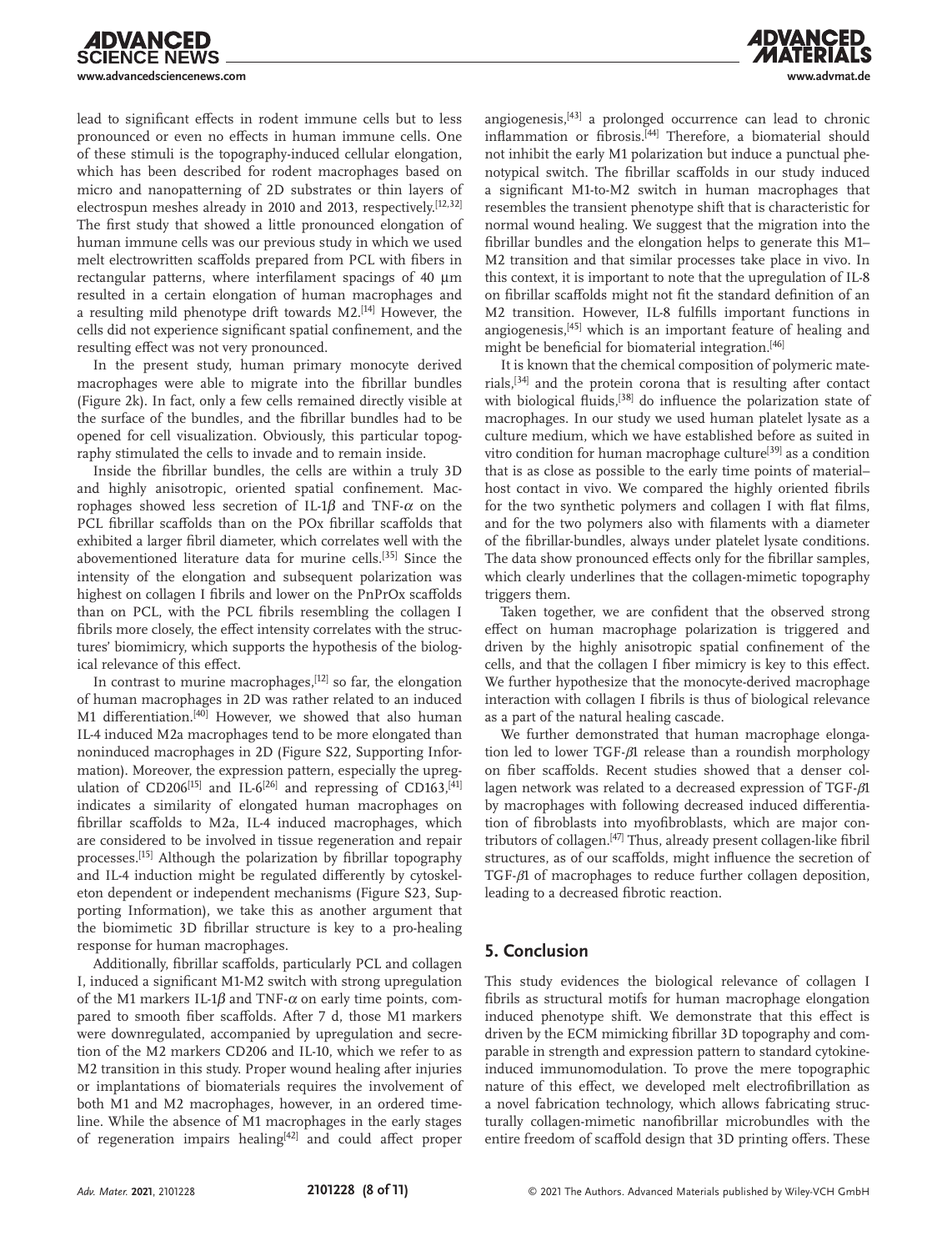aligned fibril bundles allow cell infiltration and provide an environment that prevents unnatural apical/basal polarization by providing truly 3D topographical cues for the infiltrated cells leading to efficient M2-like phenotype polarization like collagen I fibrils that showed similarities to the established IL-4-based biochemical induction. Thus, this study delivers first clear evidence that structural elements of the ECM possess potent topographic immunomodulatory capacity that can be translated into biomaterials for the endowment of truly biomimetic scaffolds and implants with prohealing capacity.

## **6. Experimental Section**

**IDVANCED ENCE NEWS** 

*Production of MEW Fibers/Scaffolds Fabricated with PnPrOx, PcycloPrOx, and their Blend*: To create blends with different ratios of PnPrOx and PcycloPrOx, 1 g of each of the polymers was dissolved in 50 mL deionized water and lyophilized (Synthesis and characterization Figures S2–S7 and Tables S1 and S2, Supporting Information).

For the process of melt electrowriting, a custom-built device was used already described elsewhere.<sup>[48]</sup> In order to produce homogenous fibers, the MEW device was equipped with one heating zone at the syringe and another one at the nozzle. The process parameters for MEW of PnPrOx are described in Table S3 (Supporting Information).

The same process parameters were used for PcycloPrOx as well as for the polymer blend, except for the temperature of the syringe, which was increased to 210 °C while the temperature of the nozzle was 225 °C. Besides the standard collector plate, a heated collector plate connected to the temperature control device C 448 by Hotset (Lüdenscheid, Germany) was used. The G code used for fiber deposition via MEW is available in the SI (see G-Code section in the Supporting Information). PnPrOx and the PnPrOx + PcycloPrOx blend scaffolds were finally crystallized by prolonged heating at 60 °C for 24 h. Before applied in cell culture, scaffolds were sterilized by UV-treatment (254 nm) with a UV-lamp (VL-4.LC, Vilber Lourmat, Essen, Germany).

2D controls were created by dissolving 0.1 wt% PnPrOx in water. 200 µL was added in each well of a 24 well plate, dried, and heated at 60 °C for 24 h to create crystalline PnPrOx-coatings.

*Production of PCL-Fibrils Based on PCL/PVAc Blends*: 70% PVAc (Kremer Pigmente GmbH & Co. KG, Aichstetten, Germany) and 30% PCL (Corbion Purac, USA) were dissolved in dichloromethane (DCM) for 1 h under stirring conditions. Films of the blend were cast, and DCM evaporated overnight. Afterward, residual DCM was removed via ultrahigh vacuum. Furthermore, the blends were also created in the compounder Xplore (Xplore Instruments BV) at 120 °C, 100 rpm for 60 min.

For MEW, the polymer was heated in the syringe to 150 °C, with the nozzle being heated to 165 °C. The scaffolds were created with the same G code used for the POx blends. To prevent delamination of the fibrils, the edges of the scaffolds were pressed together with a heated aluminum stamp. Before application in cell culture, the PCL fibrils were exposed by washing the scaffolds  $3\times$  for 30 min in 70% ethanol. This led to the selective dissolution of PVAc, while sterilizing the scaffolds at the same time. Afterward, the scaffolds were washed  $3\times$  in sterile PBS for 5 min each.

*Determination of the Fiber Diameters*: Fiber diameters were determined using the straight-line selection tool of FIJI software. For this, 50 randomly selected fibers were measured from SEM images, and mean values were calculated.

*Cell Culture*: All experiments were approved by the Local Ethics Committee of the University of Wuerzburg.

Monocytes were isolated from human-blood-derived buffy coats (Blood Donor Service, German Red Cross, Wiesentheid, Germany) of healthy donors with informed consent. Peripheral blood mononuclear cells were collected by density gradient centrifugation with Pancoll (density: 1,077 g L<sup>−</sup><sup>1</sup> ; Pan-Biotech, Aidenbach, Germany). Monocytes were then isolated via negative selection (Pan Monocyte Isolation Kit, Miltenyi Biotec, Gladbach, Germany) and cultivated for up to 7 d in macrophage culture medium (RPMI-1640, GlutaMAX medium (Thermo Fisher Scientific, Waltham, USA) with 10% of human platelet lysate<sup>[39]</sup> (hPL, PL Bioscience, Aachen, Germany) and 1% penicillin–streptomycin (5000 U mL−<sup>1</sup> ) (Thermo Fisher Scientific, Waltham, USA) in a humidified atmosphere at 37 °C and 5% CO<sub>2</sub> without any medium change and without additional differentiation factors (unless stated otherwise).

Freshly isolated monocytes were seeded in a 50 µL suspension with  $0.75 \times 10^6$  cells on top of each sample in a tissue culture-treated 24 well plate. For cultivation on coatings, 1 mL macrophage culture medium was added immediately after cell seeding. To ensure better adherence, cells on scaffolds were preincubated for 0.5 h, before adding an additional cell culture medium.

For experiments requiring induced differentiation, macrophages were cultured either in the presence of 20 ng mL<sup>-1</sup> IL-4 for one day prior to analysis or  $10^{-7}$  M dexamethasone over the entire culture period.

*Gene Expression Analysis*: To ensure that only macrophages cultured on the scaffold were considered, the macrophage-loaded scaffolds were transferred into 1.5 mL reaction tubes before RNA isolation. Total cellular RNA of macrophages was isolated using PeqGold Trifast (VWR, Darmstadt, Germany) according to the manufacturer's protocol after 1 and 7 d of monocyte-derived macrophage cultivation. Afterward, cDNA was generated with the high-capacity cDNA Reverse Transcription Kit (Thermo Fisher Scientific) according to the manufacturer's manual. The gene expression levels of macrophages were analyzed via quantitative real-time PCR (qPCR) (StepOnePlus; Thermo Fisher Scientific) with Sybr Select Mastermix (Thermo Fisher Scientific) as described previously.<sup>[39]</sup> The specific primers used are listed in Table S4 (Supporting Information). RPS27A served as house-keeping gene for normalization. As a reference sample, 1 d cultured macrophages on the respective material were used.

*Analysis of Cytokine Release*: To ensure that only cytokines from adherent macrophages were measured, the cell media were collected 24 h prior to analysis, sterile filtered, and returned to the cultured cells. Additionally, if the cells were cultivated on scaffolds, the scaffolds were transferred to a new well 24 h prior to the timepoint of analysis.

Cytokine release of monocytes/macrophages was tested via Single Analyte Elisarray Kits (Qiagen, Hilden, Germany) after one, three, and 7 d of cultivation. The production of IL-1β, IL-6, IL-8, IL-10, TNF-α, and TGF-*β* was analyzed in supernatants according to the manufacturer's protocol. The absorbance was measured on a plate reader (Tecan, Männedorf, Switzerland) at 450 nm and corrected by the absorbance at the reference wavelength of 570 nm. The release was normalized to the corresponding determined DNA amount (Figure S18, Supporting Information).

*SEM Sample Preparation*: For SEM preparation, after 7 d of cultivation, samples were fixed with 6% glutaraldehyde for 15 min on ice. Since PnPrOx dissolves in both acetone and ethanol, the samples were washed with deionized water and frozen in liquid nitrogen. After lyophilization, the samples were fixed on stubs and coated with a 2 nm platinum layer by a Leica EM ACE600 sputter coater (Leica Microsystems, Wetzlar, Germany).

PCL and collagen samples were incubated two times with PBS on ice before their dehydration by a graded ethanol series ( $2 \times 70\%$ ,  $2 \times 90\%$ ,  $2 \times 100\%$  (v/v)). After drying via hexamethyldisilazane, the samples were fixed and coated as described above.

*Phalloidin Staining of Actin Fibers*: For staining, macrophages were cultured either on the scaffolds or well plates for 7 d and fixed with 4% formaldehyde for 2 h at room temperature (RT). The samples were washed with PBS–, followed by blocking with 2% bovine serum albumin in PBS– for 30 min at RT. Phalloidin-iFluor 555 Reagent (Abcam, Cambridge, UK) was applied for 1 h at RT in a humidified chamber. Subsequently, samples were washed and mounted with "Immunoselect Antifading Mounting Medium" with DAPI (Dianova, Hamburg, Germany). Images were captured via fluorescence microscopy (Axio Observer, Zeiss equipped with epifluorescence optics and a MRm camera; Zeiss, Oberkochen, Germany) or confocal microscopy ((TCS SP8, Leica, Wetzlar, Germany).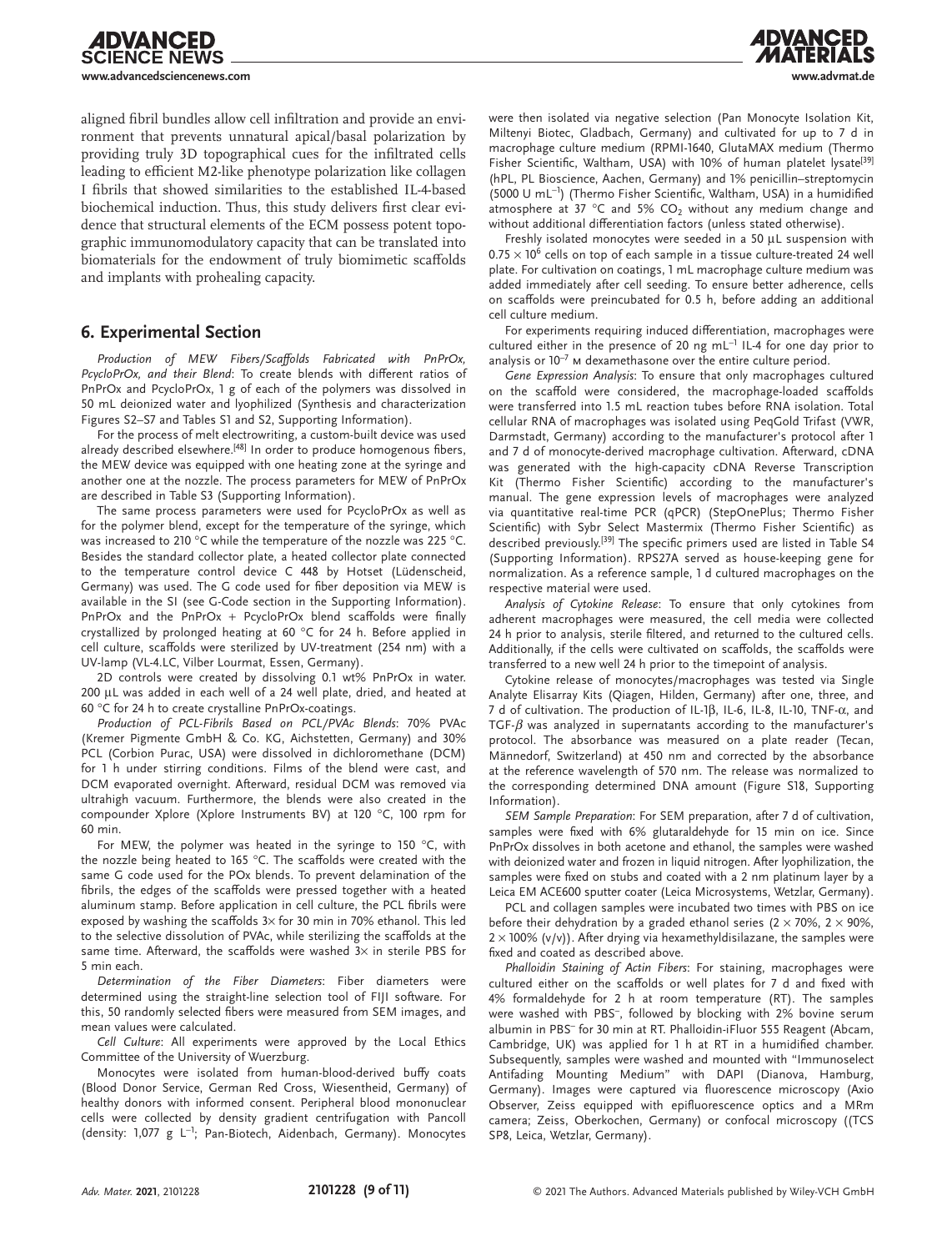**IENCE NEWS www.advancedsciencenews.com www.advmat.de**

**IDVANCED** 



The cellular aspect ratio was calculated by the division of the major from the minor cell axes, which were measured using the straight-line selection tool of FIJI software. Each 30 cells per donor were measured  $(n = 3)$ .

*Statistics*: The determination of the statistical significance was performed by the two-way analysis of variance (Anova) using the Statstica 13 software (Statsoft, Hamburg, Germany). Results were considered to be significantly different at a *p*-value below 0.05. Data were tested for normality and homogeneity of variance.

## **Supporting Information**

Supporting Information is available from the Wiley Online Library or from the author.

#### **Acknowledgements**

M.R. and T.T. contributed equally to this work. This work was supported by the European Research Council (ERC) within the project Design2Heal (grant number 617989) and the German Research Foundation (DFG) within the collaborative research center TRR 225 (project number 326998133 - subproject B02). Moreover, the authors greatly appreciate the financial support of the Julius-Maximilians University Würzburg, Germany and of the State of Bavarian (Bavarian Gender Equality Grant (BGF)). Special thanks go to Julia Hümmer for initial support with MEW of POx and Paul D. Dalton as well as Tomasz Jüngst and Tatjana Schilling for helpful discussions.

Open access funding enabled and organized by Projekt DEAL.

#### **Conflict of Interest**

The authors declare no conflict of interest.

# **Data Availability Statement**

The data that support the findings of this study are available from the corresponding author upon reasonable request.

#### **Keywords**

biofabrication, extracellular matrix, immunomodulation, macrophages, melt electrofibrillation, melt electrowriting

> Received: February 12, 2021 Revised: April 19, 2021 Published online:

- [1] J. Y. Huang, Y. W. Chen, C. Q. Tang, Y. Fei, H. Y. Wu, D. F. Ruan, M. E. Paul, X. Chen, Z. Yin, B. C. Heng, W. S. Chen, W. L. Shen, *Cell. Mol. Life Sci.* **2019**, *76*, 505.
- [2] J. Kopf, S. Ulasevich, O. Baidukova, Y. Zhukova, J. W. C. Dunlop, P. Fratzl, P. Rikeit, P. Knaus, S. K. Poznyak, D. V. Andreeva, E. V. Skorb, *Adv. Eng. Mater.* **2016**, *18*, 476.
- [3] B. J. Green, M. Panagiotakopoulou, F. M. Pramotton, G. Stefopoulos, S. O. Kelley, D. Poulikakos, A. Ferrari, *Nano Lett.* **2018**, *18*, 2140.
- [4] A. K. Gaharwar, I. Singh, A. Khademhosseini, *Nat. Rev. Mater.* **2020**, *5*, 686.
- [5] a) D. Grafahrend, K. H. Heffels, M. V. Beer, P. Gasteier, M. Moller, G. Boehm, P. D. Dalton, J. Groll, *Nat. Mater.* **2011**, *10*, 67; b) S. R. Caliari, J. A. Burdick, *Nat. Methods* **2016**, *13*, 405.
- [6] M. J. Dalby, N. Gadegaard, R. O. C. Oreffo, *Nat. Mater.* **2014**, *13*, 558.
- [7] S. Lenhert, M. B. Meier, U. Meyer, L. Chi, H. P. Wiesmann, *Biomaterials* **2005**, *26*, 563.
- [8] a) M. Laranjeira, R. M. A. Domingues, R. Costa-Almeida, R. L. Reis, M. E. Gomes, *Small* **2017**, *13*, 1700689; b) M. J. Dalby, N. Gadegaard, R. Tare, A. Andar, M. O. Riehle, P. Herzyk, C. D. W. Wilkinson, R. O. C. Oreffo, *Nat. Mater.* **2007**, *6*, 997.
- [9] S. Franz, S. Rammelt, D. Scharnweber, J. C. Simon, *Biomaterials* **2011**, *32*, 6692.
- [10] J. Xue, S. V. Schmidt, J. Sander, A. Draffehn, W. Krebs, J. Quester, D. De Nardo, T. D. Gohel, M. Emde, L. Schmidleithner, H. Ganesan, A. Nino-Castro, M. R. Mallmann, L. Labzin, H. Theis, M. Kraut, M. Beyer, E. Latz, T. C. Freeman, T. Ulas, J. L. Schultze, *Immunity* **2014**, *40*, 274.
- [11] a) F. O. Martinez, S. Gordon, *F1000Prime Rep.* **2014**, *6*, 13; b) R. Sridharan, A. R. Cameron, D. J. Kelly, C. J. Kearney, F. J. O'Brien, *Mater. Today* **2015**, *18*, 313.
- [12] a) F. Y. McWhorter, C. T. Davis, W. F. Liu, *Cell. Mol. Life Sci.* **2015**, *72*, 1303; b) F. Y. McWhorter, T. T. Wang, P. Nguyen, T. Chung, W. F. Liu, *Proc. Natl. Acad. Sci. USA* **2013**, *110*, 17253.
- [13] a) J. D. Bryers, C. M. Giachelli, B. D. Ratner, *Biotechnol. Bioeng.* **2012**, *109*, 1898; b) E. M. Sussman, M. C. Halpin, J. Muster, R. T. Moon, B. D. Ratner, *Ann. Biomed. Eng.* **2014**, *42*, 1508.
- [14] T. Tylek, C. Blum, A. Hrynevich, K. Schlegelmilch, T. Schilling, P. D. Dalton, J. Groll, *Biofabrication* **2020**, *12*, 025007.
- [15] T. Roszer, *Mediators Inflammation* **2015**, *2015*, 816460.
- [16] a) V. S. Meli, P. K. Veerasubramanian, H. Atcha, Z. Reitz, T. L. Downing, W. F. Liu, *J. Leukocyte Biol.* **2019**, *106*, 283; b) V. F. Fiore, M. Krajnc, F. G. Quiroz, J. Levorse, H. A. Pasolli, S. Y. Shvartsman, E. Fuchs, *Nature* **2020**, *585*, 433.
- [17] C. Q. Lin, M. J. Bissell, *FASEB J.* **1993**, *7*, 737.
- [18] S. Chattopadhyay, R. T. Raines, *Biopolymers* **2014**, *101*, 821.
- [19] T. D. Brown, F. Edin, N. Detta, A. D. Skelton, D. W. Hutmacher, P. D. Dalton, *Mater. Sci. Eng., C* **2014**, *45*, 698.
- [20] T. Lorson, M. M. Lubtow, E. Wegener, M. S. Haider, S. Borova, D. Nahm, R. Jordan, M. Sokolski-Papkov, A. V. Kabanov, R. Luxenhofer, *Biomaterials* **2018**, *178*, 204.
- [21] R. W. Moreadith, T. X. Viegas, M. D. Bentley, J. M. Harris, Z. H. Fang, K. Yoon, B. Dizman, R. Weimer, B. P. Rae, X. L. Li, C. Rader, D. Standaert, W. Olanow, *Eur. Polym. J.* **2017**, *88*, 524.
- [22] S. Huber, R. Jordan, *Colloid Polym. Sci.* **2008**, *286*, 395.
- [23] R. W. Moreadith, T. X. Viegas, M. D. Bentley, J. M. Harris, Z. Fang, K. Yoon, B. Dizman, R. Weimer, B. P. Rae, X. Li, C. Rader, D. Standaert, W. Olanow, *Eur. Polym. J.* **2017**, *88*, 524.
- [24] G. Hochleitner, J. F. Hummer, R. Luxenhofer, J. Groll, *Polymer* **2014**, *55*, 5017.
- [25] G. Sivalingam, R. Karthik, G. Madras, *Polym. Degrad. Stab.* **2004**, *84*, 345.
- [26] G. Casella, L. Garzetti, A. T. Gatta, A. Finardi, C. Maiorino, F. Ruffini, G. Martino, L. Muzio, R. Furlan, *J. Neuroinflammation* **2016**, *13*, 139.
- [27] P. Olczyk, L. Mencner, K. Komosinska-Vassev, *Biomed Res. Int.* **2014**, *2014*, 747584.
- [28] T. M. Robinson, D. W. Hutmacher, P. D. Dalton, *Adv. Funct. Mater.* **2019**, 29.
- [29] a) R. B. Svensson, A. Herchenhan, T. Starborg, M. Larsen, K. E. Kadler, K. Qvortrup, S. P. Magnusson, *Acta Biomater.* **2017**, *50*, 293; b) D. A. Parry, A. S. Craig, *Biopolymers* **1978**, *17*, 843.
- [30] N. Jain, V. Vogel, *Nat. Mater.* **2018**, *17*, 1134.
- [31] K. Garg, N. A. Pullen, C. A. Oskeritzian, J. J. Ryan, G. L. Bowlin, *Biomaterials* **2013**, *34*, 4439.